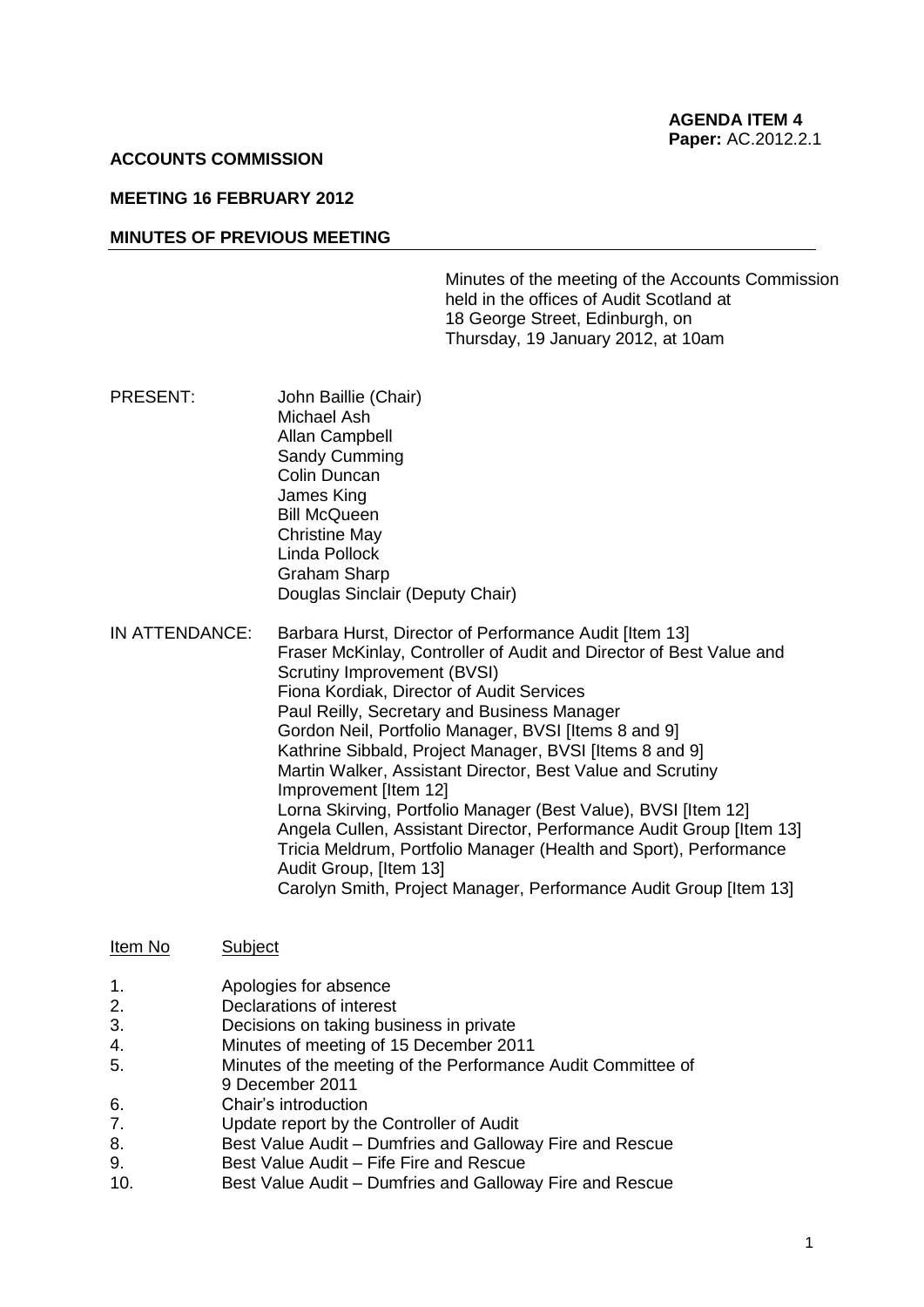- 11. Best Value Audit Fife Fire and Rescue
- 12. How Councils Work 3 Using cost information to inform decisions and improve performance
- 13. Planning for the delivery of the Commonwealth Games 2014: progress report 2
- 14. Any other business

\_\_\_\_\_\_\_\_\_\_\_\_\_\_\_\_\_\_\_\_\_\_\_\_\_\_

# 1. Apologies for absence

Apologies were submitted from Colin Peebles.

# 2. Declarations of interest

The following declarations of interest were made:

- Douglas Sinclair in items 9 and 11 as a former employee of Fife Council.
- Christine May in items 9 and 11 as a former member of Fife Council.

# 3. Decisions on taking business in private

The Commission agreed to take the following items in private:

Items 10 and 11, to allow deliberations on actions arising from their deliberation

Items 12 and 13, as they were draft reports.

# 4. Minutes of meetings of 15 December 2011

The minutes of the meeting of 15 December 2011 were submitted and approved.

# 5. Minutes of the meeting of the Performance Audit Committee of 9 December 2011

The minutes of the meeting of the Performance Audit Committee of 9 December 2011 were submitted and approved.

# 6. Chair's introduction

The Chair reported that:

- On 15 December 2011, he and the Deputy Chair met with Pat Watters, President of COSLA, to discuss matters of mutual interest.
- On 12 January 2012, he and the Deputy Chair met John Swinney MSP, the Cabinet Secretary, and Derek Mackay MSP, Minister Designate for Local Government and Planning, to discuss the Scottish Government's proposed review of community planning. Thereafter, he attended as an observer a meeting in the same vein between the Cabinet Secretary and representatives of COSLA and the Society of Local Authority Chief Executives in Scotland.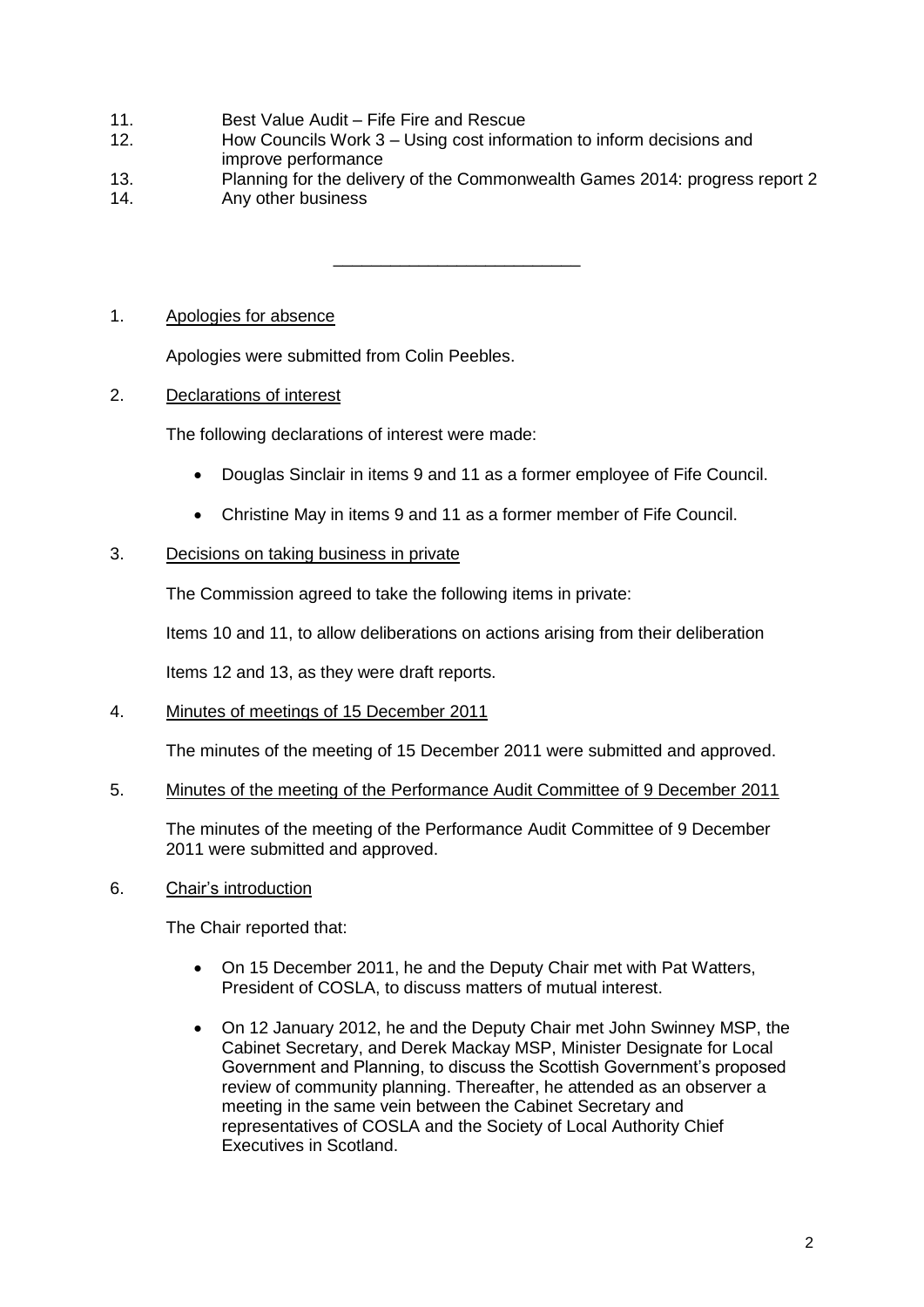# 7. Update report by the Controller of Audit

The Commission considered and noted a report by the Controller of Audit providing an update on significant recent activity in relation to the audit of local government.

During discussion the Commission noted advice from the Controller of Audit that:

- He met with the Convenor of Strathclyde Fire and Rescue on 12 January 2012 about the 2010/11 annual audit report, upon which he would submit a report to the next meeting.
- He would submit a report to the next meeting on a proposed response by the Commission into the call for evidence by the Scottish Parliament's Local Government and Regeneration Committee in its inquiry into public services reform.
- He would submit a report to the next meeting on the recently published Bill on police and fire service reform.

Thereafter the Commission agreed to note the report.

# 8. Best Value Audit: Dumfries and Galloway Fire and Rescue

The Commission considered a report by the Secretary and Business Manager introducing the Best Value audit of Dumfries and Galloway Fire and Rescue, and seeking direction on how to proceed.

During discussion, the Commission agreed that the following issues be considered for inclusion in its report on an overview of the Best Value audit of fire and rescue services, to be published by the Commission later in 2012:

- Longer term trends in correlations between incidences of fires and risk management, including the period prior to the Fire (Scotland) Act 2005
- Relations between fire and rescue services and councils
- Lessons learned in joint working between different fire and rescue services, or between fire and rescue services and other emergency services.

*(Action: Director of BVSI)*

The Commission sought clarification and further explanation from the Controller of Audit and the audit team on a number of points in the report.

The Commission agreed to note the report and to consider in private its findings.

## 9. Best Value Audit – Fife Fire and Rescue

The Commission considered a report by the Secretary and Business Manager introducing the Best Value audit of Fife Fire and Rescue, and seeking direction on how to proceed.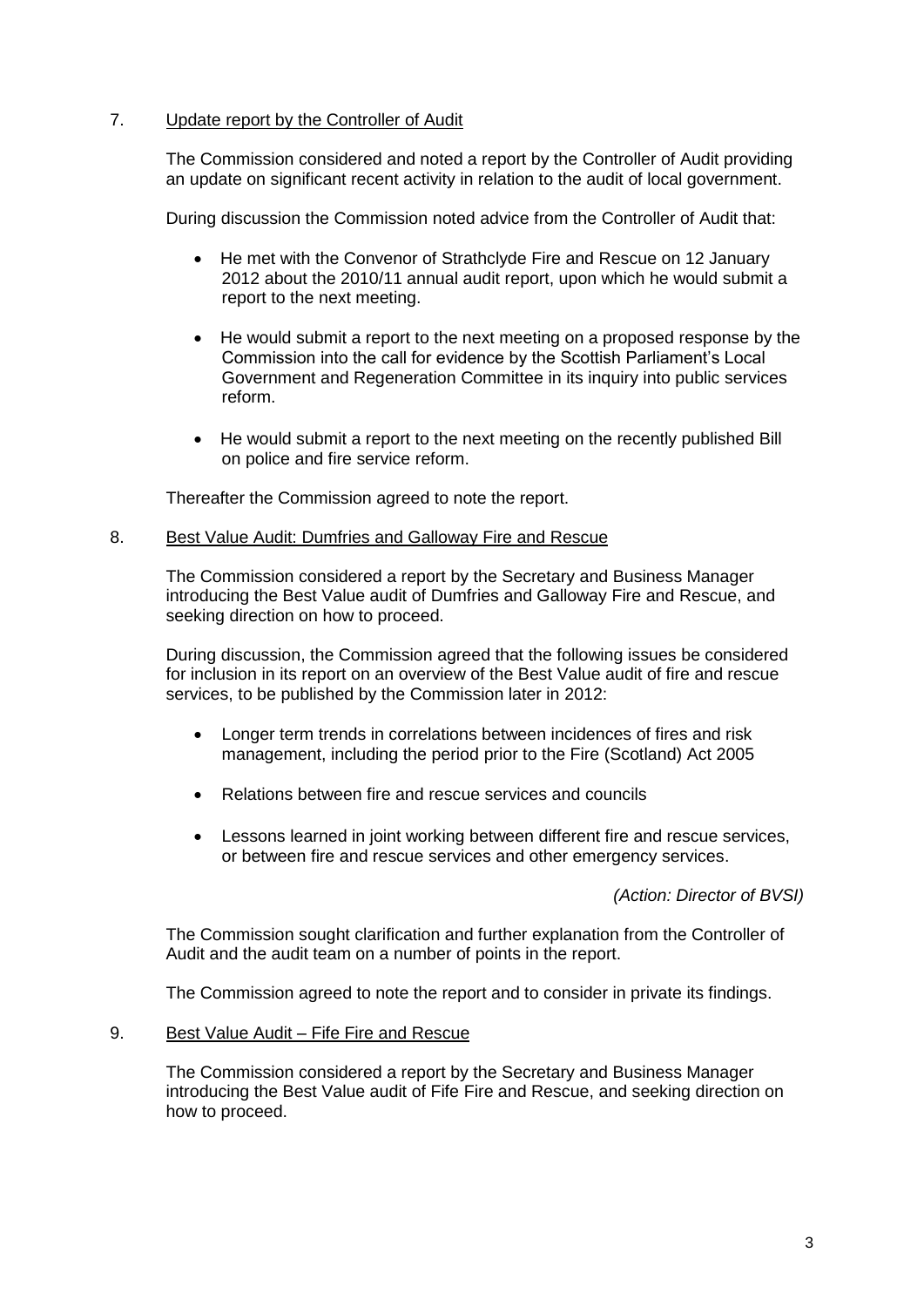During discussion, the Commission agreed that its report on an overview of the Best Value audit of fire and rescue services, to be considered in 2012, address the following issues:

- A review of levels and quality of scrutiny between joint fire boards and unitary council fire committees
- Crewing levels on fire appliances.

*(Action: Director of BVSI)*

The Commission sought clarification and further explanation from the Controller of Audit and the audit team on a number of points in the report. Arising therefrom, the Commission noted advice from the Controller of Audit that, in relation to a point in the report on reserves, the service can, as part of the Council, have access, if warranted, to the reserves of the Council.

The Commission agreed to note the report and to consider in private its findings.

10. Best Value Audit: Dumfries and Galloway Fire and Rescue (in private)

The Commission agreed that this item be held in private to allow it to consider actions in relation to its findings.

Thereafter, the Commission agreed to make findings as contained in the report to be published in early course.

11. Best Value Audit – Fife Fire and Rescue (in private)

The Commission agreed that this item be held in private to allow it to consider actions in relation to its findings.

Following discussion, the Commission agreed to make findings as contained in the report to be published in early course.

#### 12. How Councils Work Series – cost information (in private)

The Commission considered a report by the Director of Best Value and Scrutiny Improvement on the draft of the third report in the 'How Councils Work' series, on councils using cost information.

The Commission:

- Agreed a number of revisions to the draft report
- Agreed that the publication arrangements include the following:
	- o Publication on the Audit Scotland website, supported by a press release and podcast
	- o Distribution of the report to all councillors in Scotland
	- o A letter from the Chair to chief executives, highlighting the importance of the issues contained in the report and suggesting it could be used as part of the induction process for elected members following the election in May